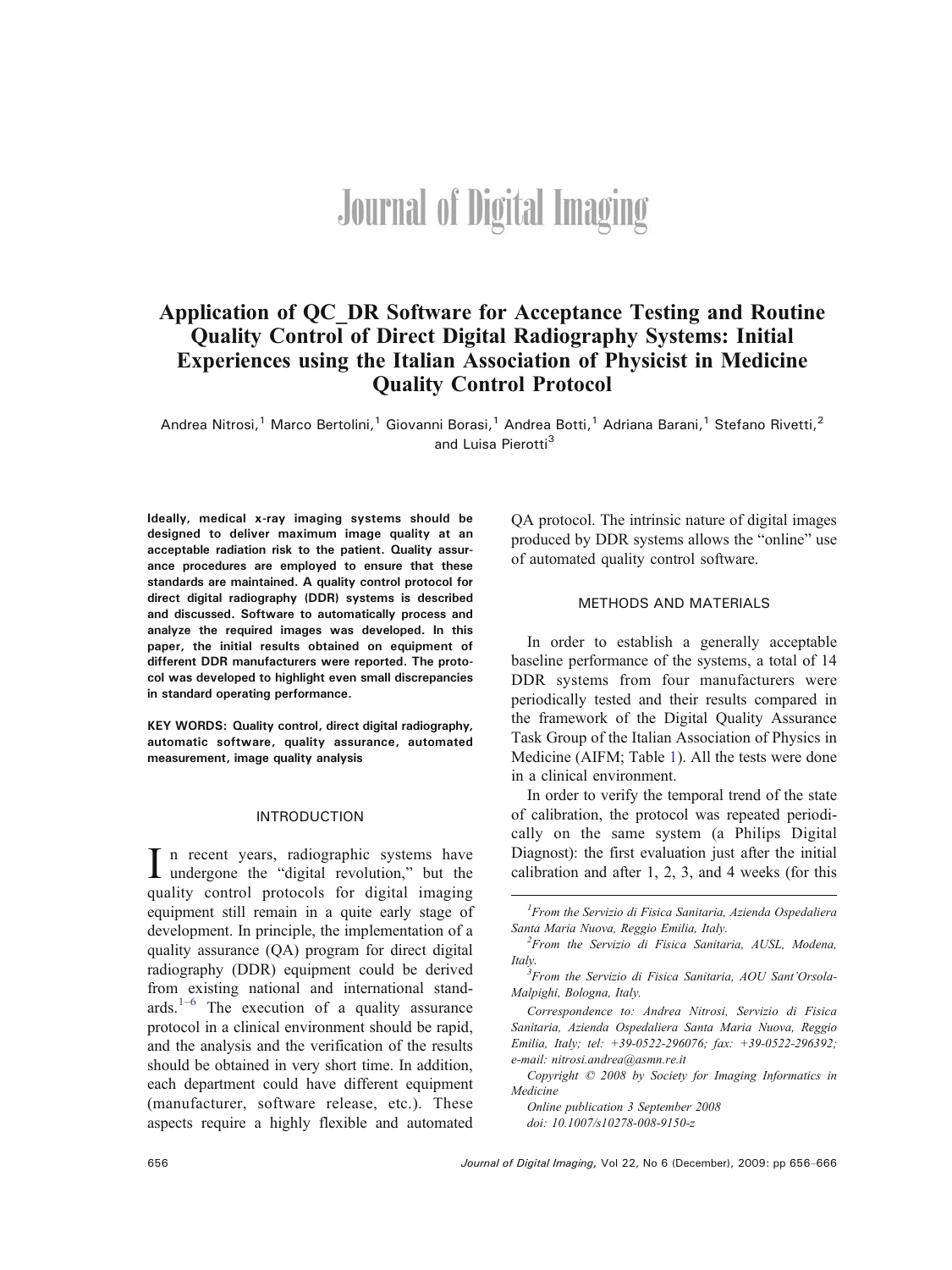<span id="page-1-0"></span>

| Manufacturer and product name   | No. of systems | No. of controls | Calibration conditions                                             |
|---------------------------------|----------------|-----------------|--------------------------------------------------------------------|
| <b>Philips Digital Diagnost</b> |                | 24              | SID 110/150 cm; 70 kVp; 21 mm Al <sup>a</sup> ; no grid            |
| <b>GE</b> Definium              | $\Delta$       | 16              | SID 180 cm; 70 kVp; 20 mm $Al^a$ ; no grid                         |
| Siemens Axiom Aristos FX        |                | 8               | SID 180 cm; 70 kVp; 0.5 mm Cu + 1 mm Al <sup>a</sup> ; no grid     |
| Kodak DR7500                    |                | 4               | SID 110/183 cm; 70 kVp; 0.5 mm Cu + 1 mm Al <sup>a</sup> ; no grid |

Table 1. List of DDRs Tested and Calibration Conditions

<sup>a</sup>Intended as additional x-ray tube filtration

system, the manufacturer requires a monthly calibration).

The image information acquired from a DDR system is not immediately suitable for image display. The images must be corrected in order to remove some artifacts and to correct their appearance to obtain a diagnostic radiogram.[7](#page-10-0)

All manufacturers strongly suggest a periodic repetition of detector calibration ("flat field"). The results are influenced by the filtration, the presence of the grid, and the distance between the x-ray source and the detector. This correction is very critical and, if not carefully done, can contribute to image degradation. For this reason, the detector testing should be done under the same conditions of the calibration stage as indicated by the manufacturer.

The exposure level on the detector should be chosen in the same range as in the clinical practice. This exposure level is called the "normal level"<sup>[2](#page-10-0)</sup> and should be specified by the manufacturer (otherwise estimated on the basis of clinical image analysis).

All the evaluations should be performed on the raw preprocessed images (digital images obtained after flat field, dark noise, and defective pixel corrections, but without any post processing filtering).

For one manufacturer (Philips), it was impossible to obtain, in clinical conditions, nonpreprocessed (unfiltered) images.

If the pixel values are not linear with respect to air kerma, they should be linearized using the proper response curve.<sup>[8](#page-10-0)</sup>

In this study, the images were acquired under various exposure conditions using the test objects indicated below.

The data processing software<sup>[9](#page-10-0)</sup> was developed with IDL rel. 6.4 (ITT Visual Information Solutions, Boulder, CO, USA); all the images were evaluated using this software. This software, named QC\_DR, is freely available at [http://www.](http://www.qcdr.org) [qcdr.org.](http://www.qcdr.org)

# Test Objects Used

# MTF and Lag Tool

The test device for the determination of the modulation transfer function (MTF) and the magnitude of lag effects is described by the IEC 62220-1 and consists of a 1.0-mm-thick tungsten plate, 100 mm long and 75 mm wide. $^{2}$  $^{2}$  $^{2}$ 

# Low-Contrast Detectability Tool

The low-contrast Leeds phantoms and Artinis M.S. CDRAD low-contrast phantoms are used to create automated contrast–detail curves.

# Tests Performed

The set of quality control procedures described are basically derived by the IEC standards and should represent an "operative" protocol translation in the clinical environment. The protocol adopted proposes additional controls (e.g., uniformity tests, defective pixel analysis, etc.) in order to check clinical relevant images quality aspects.

The complete lists of quality controls testing parameters proposed are reported in Table [2.](#page-2-0) In the second column of the table, the sections where they are more extensively described are reported, too.

# Conversion Function

Purpose To establish the relationship between detector dose and pixel value in a range compat-ible with clinical conditions.<sup>[2](#page-10-0)</sup>

Method A calibrated dosimeter is positioned approximately at half the source-to-detector distance using correct acquisition geometry in order to minimize the backscattered radiation from layers behind the detector. The detector surface exposure is then computed at a reference point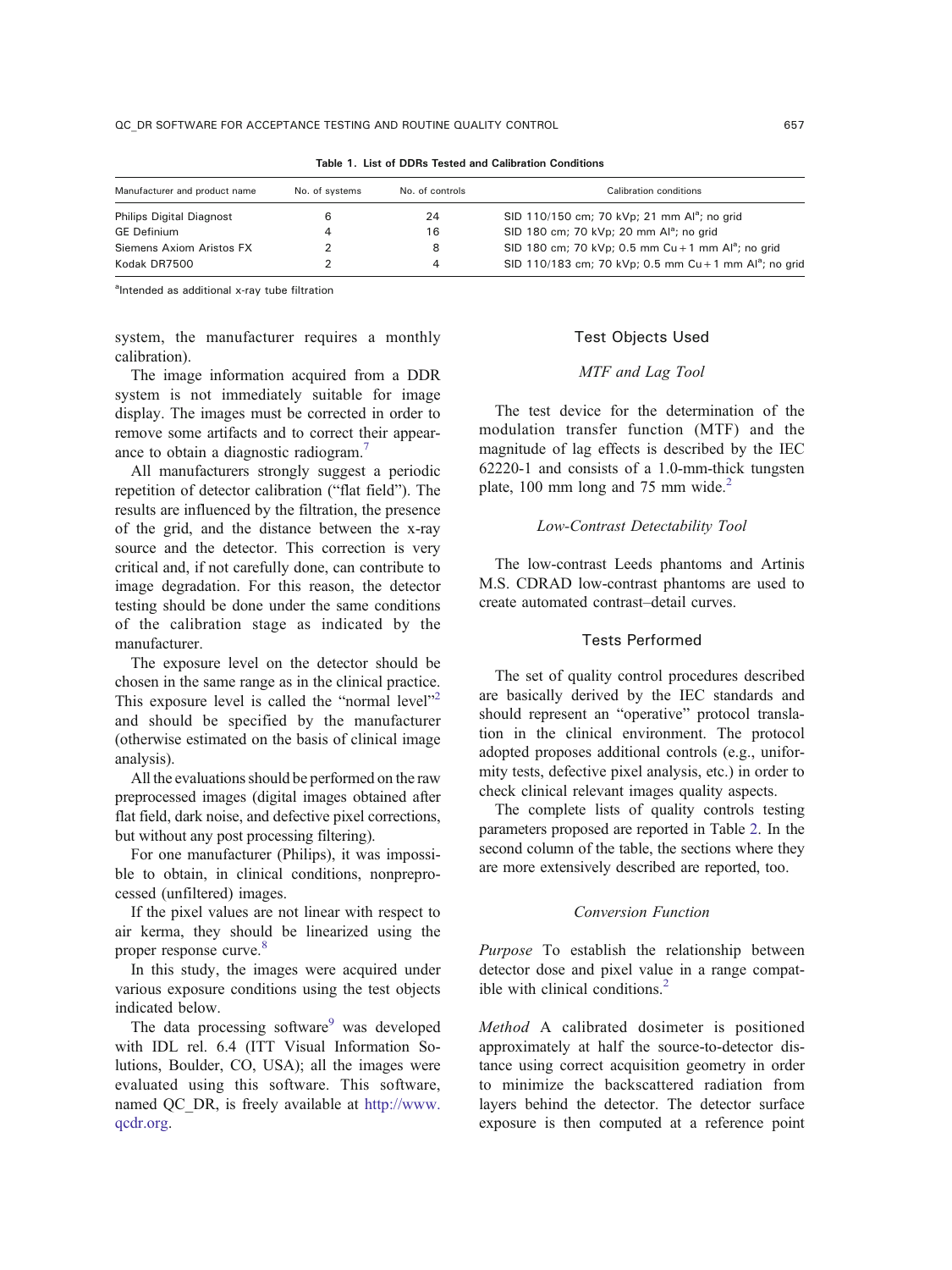Table 2. List of DDR Quality Controls

<span id="page-2-0"></span>

| Testing parameter   | Section in the article     |
|---------------------|----------------------------|
| Conversion function | Conversion function        |
| Dark image analysis | Dark image                 |
| Nonuniformity       | Nonuniformity              |
| Noise analysis      | <b>Noise</b>               |
| Artifacts           | Defective pixels analysis  |
| Spatial resolution  | <b>Spatial resolution</b>  |
| Low contrast        | Low-contrast detectability |
| Lag                 | Lag                        |

applying the inverse square law and, if necessary, detector position correction factor.

Acquire constant intensity x-ray exposure images across the full area of the detector (flat image), using at least eight different tube loadings  $(in$  milliampere second).<sup>10</sup> Choose the minimum possible milliampere second loading in order to obtain the kerma level on the surface of the detector corresponding to the minimum kerma level achievable, and choose the maximum milliampere second so as to avoid any saturation effects given by the detector manufacturer specifications.

Fit the mean pixel value in function of kerma by a model function (specified by the manufacturer) in order to obtain a linearized image with respect to the air kerma.

Pass/Fail Criteria Evaluate accuracy and precision of the conversion function: as stated in the IEC 62220-1 standard, the fit result has to fulfill a "final  $R^2 \ge 0.99$  and no individual experimental data point deviates from its corresponding fit result by more than [2](#page-10-0)% relatively."<sup>2</sup>

# Dark Image

Purpose To assess the intensity of intrinsic noise in the system.

Method Place a lead attenuator (of at least 2 mm thick) at the x-ray output source. Close the collimators as much as possible. Set the kilovoltage peak and milliampere second as low as possible (e.g., 40 kVp and 0.5 mAs)

Acquire a constant intensity x-ray exposure images across the full area of the detector ("dark image"). Evaluate the mean signal on the surface of the detector in five regions of interest (ROI) of at least  $200 \times 200$  pixels positioned in the center of the detector and in each image sector.

The measured values should correspond to the offset (electronic noise signal) of the detector.

It is important to note the different approach adopted from the main flat panel detector (FPD) manufacturers in order to correct the image offset using the self-scanned nature of the detectors.

For example, the offset correction for the Trixell detector is typically done automatically by measuring the image response just before or after an exposure, allowing the system to correct variations in dark current with time and temperature.

Pass/Fail Criteria For each ROI, the ratio between the mean values and the normal level should not differ more than 2% in order to comply with the conversion function control limits. $2,11$ 

# Nonuniformity

Purpose To test the flat field correction by evaluating a uniform flat image and the conversion function consistency over the full area of the detector.

Method Set milliampere second in order to have an incident kerma level on the surface of the detector near equivalent to the normal exposure level.

Acquire a full-field uniform image.

Evaluate the mean signal and its standard deviation (SD) in consecutive  $3 \times 3$  cm square ROIs overlapped by 1.5 cm each, omitting the edge of the image within about 3 cm (equal to about the 2% of the source-to-image distance in collimator light-to-x-ray field total misalignment along either the length or the width of the x-ray field); $^{12}$  $^{12}$  $^{12}$  in addition, in good practice boundaries, areas should not have any diagnostic significance.

The effective analyzed area must be at least the 80% of the whole detector area.

Assess the nonuniformity evaluation locally (or differential) and globally for the signal and signal to noise ratio (SNR) intensity as explained below.

Local signal nonuniformity (LSNU) should be evaluated as the mean signal intensity difference between two consecutive ROIs (in each spatial  $direction):$ <sup>[11](#page-10-0)</sup>

$$
LSNU = \max\left(\frac{\max\left(\left|\overline{ROI}_{i,j} - \overline{ROI}_{i\pm 1,j\pm 1}\right|\right)}{\overline{ROI}_{i,j}}\right) \quad (1)
$$

where  $\overline{\text{ROI}}_{i,j}$  is the mean value of the  $(i,j)$ -th ROI.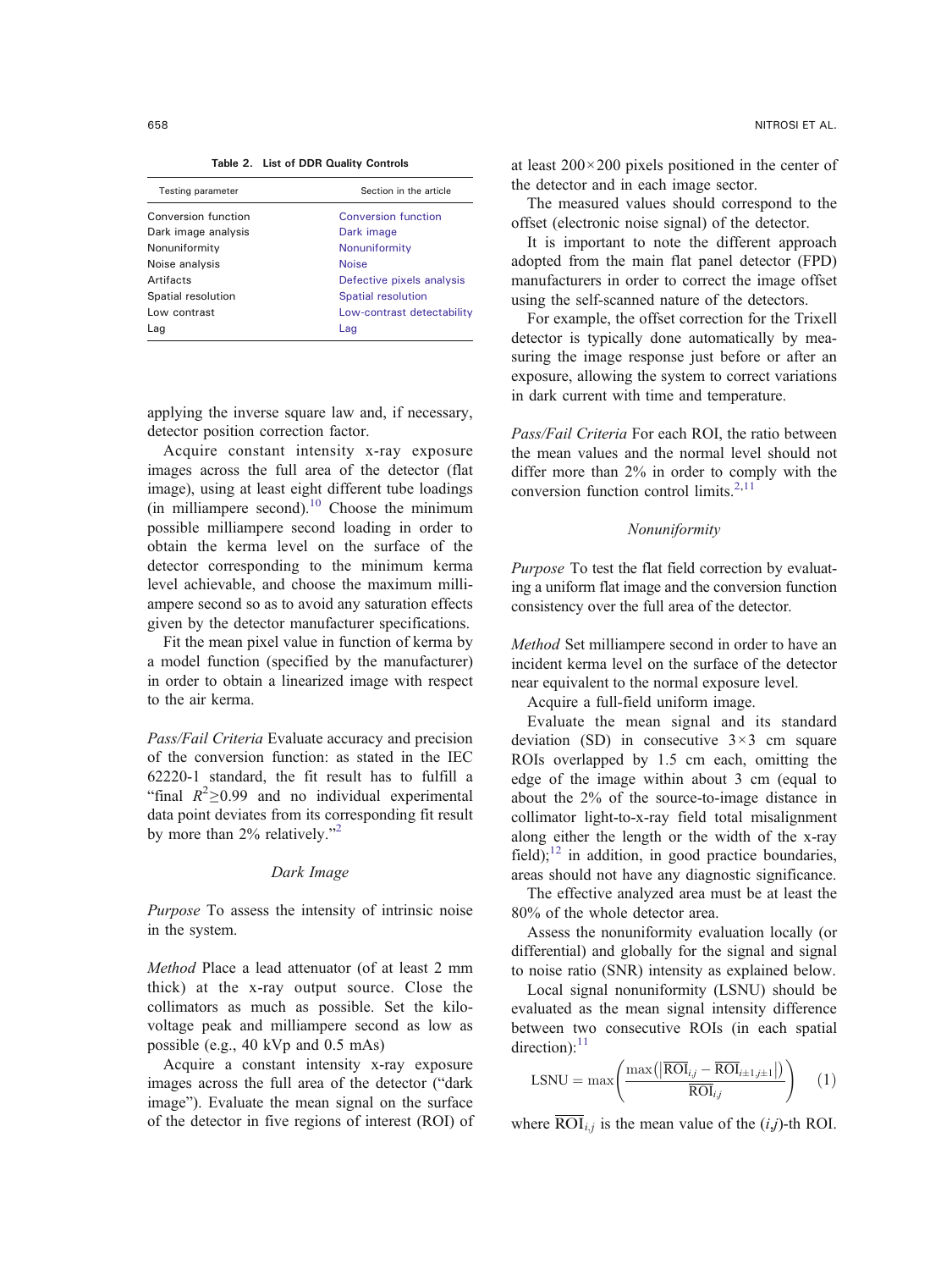<span id="page-3-0"></span>Global signal nonuniformity (GSNU) should be evaluated as the difference between the maximum and the minimum mean signal intensity found in all the ROIs:

$$
GSNU = \frac{\max(\overline{ROI}_{i,j}) - \min(\overline{ROI}_{i,j})}{(\max(\overline{ROI}_{i,j}) + \min(\overline{ROI}_{i,j}))}_{2}
$$
 (2)

where  $\overline{ROI}_{i,j}$  has the same definition given previously.

Similarly, the local SNR nonuniformity (LSNRNU) should be evaluated as signal to noise intensity difference between two consecutive ROIs (in each spatial direction):

$$
LSNRNU = \max \left( \frac{\max \left( \left| \frac{\overline{\text{ROI}}_{i,j}}{\sigma(\text{ROI}_{i,j})} - \frac{\overline{\text{ROI}}_{i+1,i+1}}{\sigma(\text{ROI}_{i+1,i+1})} \right| \right)}{\frac{\overline{\text{ROI}}_{i,j}}{\sigma(\text{ROI}_{i,j})}} \right)
$$
(3)

where  $\overline{ROI}_{i,j}$  is the mean value of the  $(i,j)$ -th ROI and  $\sigma(\text{ROI}_{i,j})$  is the SD of the  $(i,j)$ -th ROI.

Global SNR nonuniformity (GSNRNU) should be evaluated as the difference between the maximum and the minimum SNR intensity found in all the ROIs:

**GSNRNU** 

$$
= \frac{\max\left(\frac{\overline{\text{ROI}}_{i,j}}{\sigma(\text{ROI}_{i,j})}\right) - \min\left(\frac{\overline{\text{ROI}}_{i,j}}{\sigma(\text{ROI}_{i,j})}\right)}{\left(\max\left(\frac{\overline{\text{ROI}}_{i,j}}{\sigma(\text{ROI}_{i,j})}\right) + \min\left(\frac{\overline{\text{ROI}}_{i,j}}{\sigma(\text{ROI}_{i,j})}\right)\right)/2}
$$
\n(4)

where  $\text{ROI}_{i,j}$  and  $\sigma(\text{ROI}_{i,j})$  have the same definitions given previously.

Pass/Fail Criteria The reference limits for signal and SNR intensity nonuniformity evaluation are reported in Table 3.

The rationale of the proposed limits is derived by the error propagation theory. As stated in IEC 62220-1, "no individual experimental data point deviates from its corresponding fit result by more than 2% relatively," than assuming 2% the maximum percentage error in the mean value for one ROI ( $\varepsilon_{\text{ROI}}$ ), the maximum percentage error in the difference for two adjacent ROIs is two times  $\varepsilon_{\text{ROI}}$ , i.e., 4%. Local differences maximum percentage error in the SNR is assumed to be double

Table 3. Reference Limits Proposed for Nonuniformity Tests

| Test                        | Reference limit (%) |
|-----------------------------|---------------------|
| Local signal nonuniformity  | $\leq 4$            |
| Global signal nonuniformity | < 8                 |
| Local SNR nonuniformity     | < 8                 |
| Global SNR nonuniformity    | ר 2                 |
|                             |                     |

with respect to the simple difference in the local average difference, taking into account the error propagation theory in the ratio of mean value and SD (approximately 4  $\varepsilon_{\text{ROI}}$ ).

Analogously, the global maximum percentage signal and SNR nonuniformity errors were assessed to be 8% and 20%, respectively.

#### Noise

Purpose To evaluate the system noise in terms of both electronic and spatial characteristics.

Method Noise power spectrum (NPS): NPS has the advantage of characterizing the spatial frequency content of image noise. The method for its calculation is explained in the IEC 62220-1 standard.<sup>[2](#page-10-0)</sup>

Relative standard deviation (RSD) analysis: The trend of the RSD versus the exposure can give a useful insight into noise properties. For this purpose, all the images should be converted into dose acquired for the conversion function test. $10,11$ The RSD, which is the ratio between the SD and the average signal value in a ROI of at least 400× 400 pixels positioned in the center of the images, should be measured.

The trend of the mean square RSD versus the exposure level should be fitted using the following function:

$$
RSD2 = \left(\frac{\sigma_{TOT}}{x}\right)^2 = \frac{\alpha}{x} + \beta + \frac{\gamma}{x^2}
$$
 (5)

where x is the x-ray exposure,  $\alpha$  represents the contribution of the quantum statistical noise,  $\beta$  is the multiplicative contribute to noise related to a fixed-pattern noise unresolved by flat field correction, and  $\gamma$  is the additive factor that can be interpreted as the noise connected to electronics.<sup>[13](#page-10-0)</sup>

Pass/Fail Criteria NPS There are no established criteria or limits for this test that should be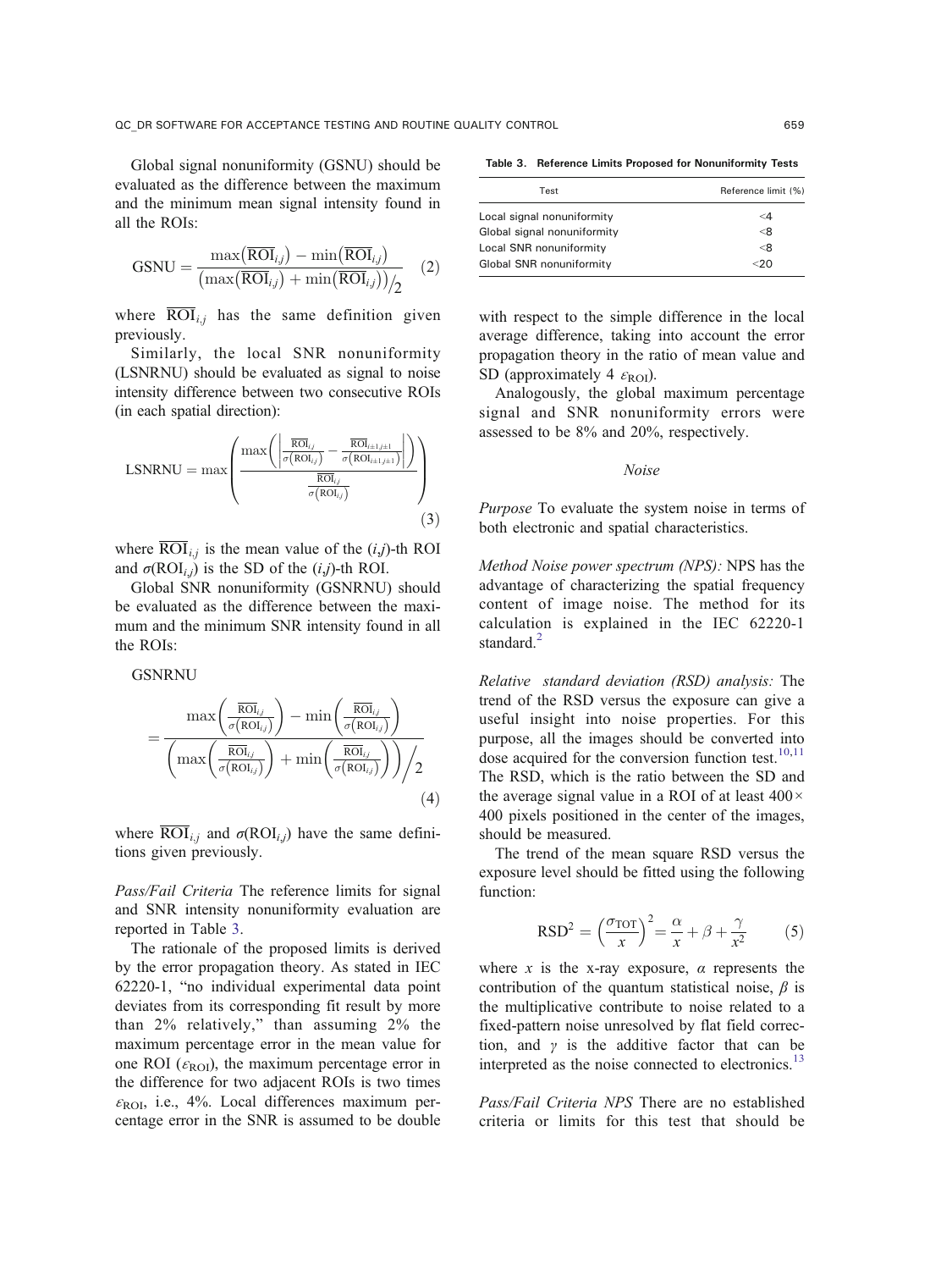<span id="page-4-0"></span>performed in the commissioning/acceptance test, but it could be useful in order to evaluate any grid suppression tool on the images if the calibration of the detector has to be performed with the grid inserted. If the calibration of the detector has to be performed with the grid, the presence of discrete spikes at spatial frequencies corresponding to the interline spacing of the grid should indicate an imperfect grid suppression. Presence of discrete spikes in NPS should not be observed with respect to the acceptance test, also if blotches or small single-point artifacts do not have enough power to demonstrate a measurable change in the NPS.<sup>[14](#page-10-0)</sup>

RSD As for NPS, we do not propose any criteria or limits.  $\alpha$ ,  $\beta$ , and  $\gamma$  values should be registered and compared with the reference value fixed in the acceptance testing control. This test should give information about the DDR electronics functionality and about flat field correction effectiveness.

# Defective Pixels Analysis

Purpose To check the accuracy of the defective pixels/lines correction in the preprocessing stage.<sup>[15](#page-10-0)</sup> Ask the manufacturer for a "defective pixel map," which specifies the dead pixels location, individual pixels, pixel clusters, and lines of contiguous pixels that fail to produce a useable output value.<sup>[16](#page-10-0)</sup> In early flat panel plates, defective pixels may represent about 0.3% of the total number of pixels. Improvements in panel manufacturing procedures are steadily reducing this number.

Defective pixels are acceptable if they are not noticeable on the image, which usually occurs only if there are large clusters of defective pixels or they occur in multiple adjacent rows or columns. Manufacturers have specifications for how many defective pixels are acceptable and on how they are eventually clustered and, for this reason, noncorrectable. If the defective pixel map is not accessible, different ways to evaluate this are possible.[7](#page-10-0)

Method Acquire a flat, full-area image at a dose near equivalent to the normal exposure level (e.g., 2.5  $\mu$ Gy on the detector); for this purpose, the image used before the nonuniformity test can be utilized. Divide the image into  $1 \times 1$  cm ROIs.

A defective detector element ("defective pixel") is an element of the ROI where the absolute value deviates more than 20% from the mean pixel value of the ROI elements.[10](#page-10-0) Count the total number of defective detector elements (defective pixels).

Pass/Fail Criteria After detector calibration, in normal conditions, no defective detector element shall be counted.

# Spatial Resolution

Purpose To measure the detector presampling MTF in order to ensure that the hardware is performing properly and is not degrading the resolution of the image below original equipment performance levels. This test is important for systems with moving parts in the image chain (i.e., computed radiography or scanning systems); $^{14}$  $^{14}$  $^{14}$  so in static DDRs systems, it could be assessed only at the commissioning stage.

# *Method* Follow the IEC 6[2](#page-10-0)220-1 requirements.<sup>2</sup>

Pass/Fail Criteria The IEC 62220-1 standard does not propose acceptability limits. The presampling MTF should not be different from the minimum reference values supplied from the manufacturer, taking into account experimental error propagation.

# Low-Contrast Detectability

Purpose To assess and control the ability of the system to demonstrate low-contrast object.

Method Place the phantom (N.A. CDRAD or Leeds phantoms) on the detector. Follow the instructions provided by the phantom manufacturer.

In the commissioning test, acquire at least six images moving the phantom slightly before each exposure (to obtain images with different relative position of the details on the detector elements) at appropriate milliampere second to deliver a dose nearly equivalent to the normal exposure level (e.g., 2.5  $\mu$ Gy). Repeat acquisitions following the same conditions described before changing milliampere second in order to deliver about one fourth of the normal exposure level and four times the normal exposure level (e.g., 0.6 and 10 μGy on the detector). $2,17$  $2,17$  In routine quality control test, acquire one image at the normal exposure level.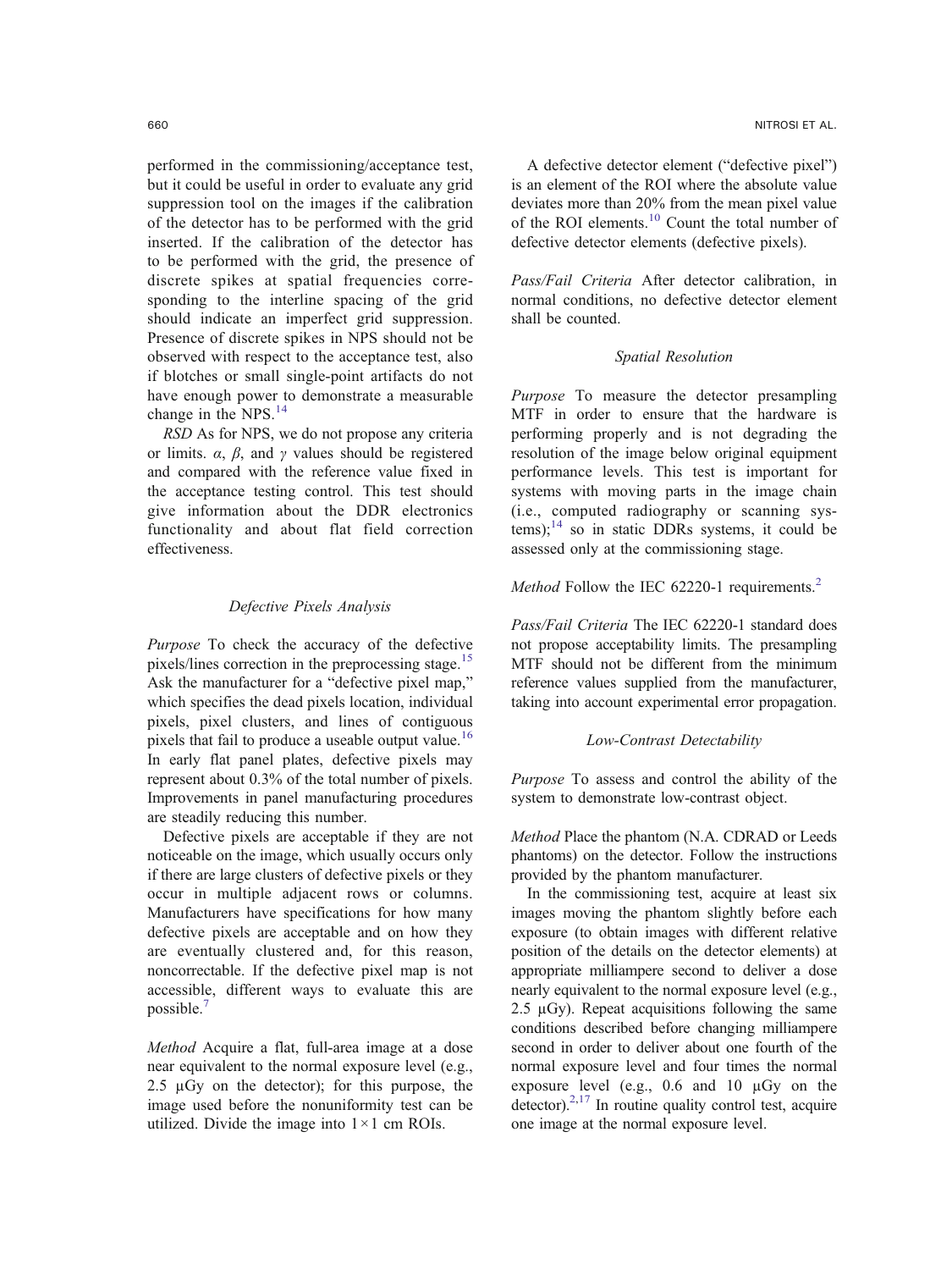<span id="page-5-0"></span>Table 4. Constancy DDR Quality Controls and Relative Frequency

| Test performed      | Frequency       |
|---------------------|-----------------|
| Conversion function | Biannual        |
| Dark image analysis | Biannual        |
| Nonuniformity       | Biannual        |
| Noise components    | Annual          |
| Artifacts           | Biannual        |
| Low contrast        | Biannual        |
| Lag                 | <b>Biannual</b> |

Signal difference to noise (SDNR) is defined by:

$$
SDNR = \frac{\left| \overline{ROI}_{signal} - \overline{ROI}_{background} \right|}{\sqrt{\sigma_{signal}^2 + \sigma_{background}^2}} \quad (6)
$$

where  $\overline{ROI}_{signal}$  and  $\overline{ROI}_{background}$  are the mean values of the ROI within the target and of the background region near the target, respectively, and  $\sigma_{\text{signal}}^2$  and  $\sigma_{\text{background}}^2$  are the variances of the ROI within the target and of the background area near the target, respectively. Measure the SDNR for each target group.

Pass/Fail Criteria There are no established criteria or limits for this test that should be performed in the commissioning/acceptance test. This test represents a baseline for future measurements and it could allow an objective assessment of system performance by comparison of current and historical data.

In the following routine quality control tests (after detector calibration), no statistically significant difference should be measured from the baseline acceptance test.

# Lag

Purpose To evaluate the severity of any artifact due to previous exposure to the detector. This effect derived from:

• a delay in generated signal being read that can cause some of the signal generated in a prior image to appear superimposed on the signal generated during the current image acquisition (additive lag);

 a temporary change in the sensitivity of the detector determined by prior exposure history (multiplicative lag).

Method Follow the IEC 62220-1 Annex A: "Determination of lag effects." Two tests are proposed: additive and multiplicative lag effects test.

Pass/Fail Criteria As stated by the IEC 62220-1 standard, $<sup>2</sup>$  $<sup>2</sup>$  $<sup>2</sup>$  the lag effects must contribute less than</sup> 0.5% of the effective exposure. In Table 4, the tests and the frequency of constancy quality controls are listed.<sup>[10](#page-10-0)</sup>

# QC\_DR Software

QC\_DR software, following the procedures stated before, can automatically perform the image analysis necessary to obtain the conversion function and to evaluate the RSD, the dark image, the signal and SNR nonuniformity, the defective pixels, and the lag effects. The analysis is performed based on DICOM or more generally raw images (in this latter case, the user must fill the fields needed to open/ elaborate the image(s), e.g., image type, width and



Fig 1. Depiction of the QC\_DR software graphical user interface.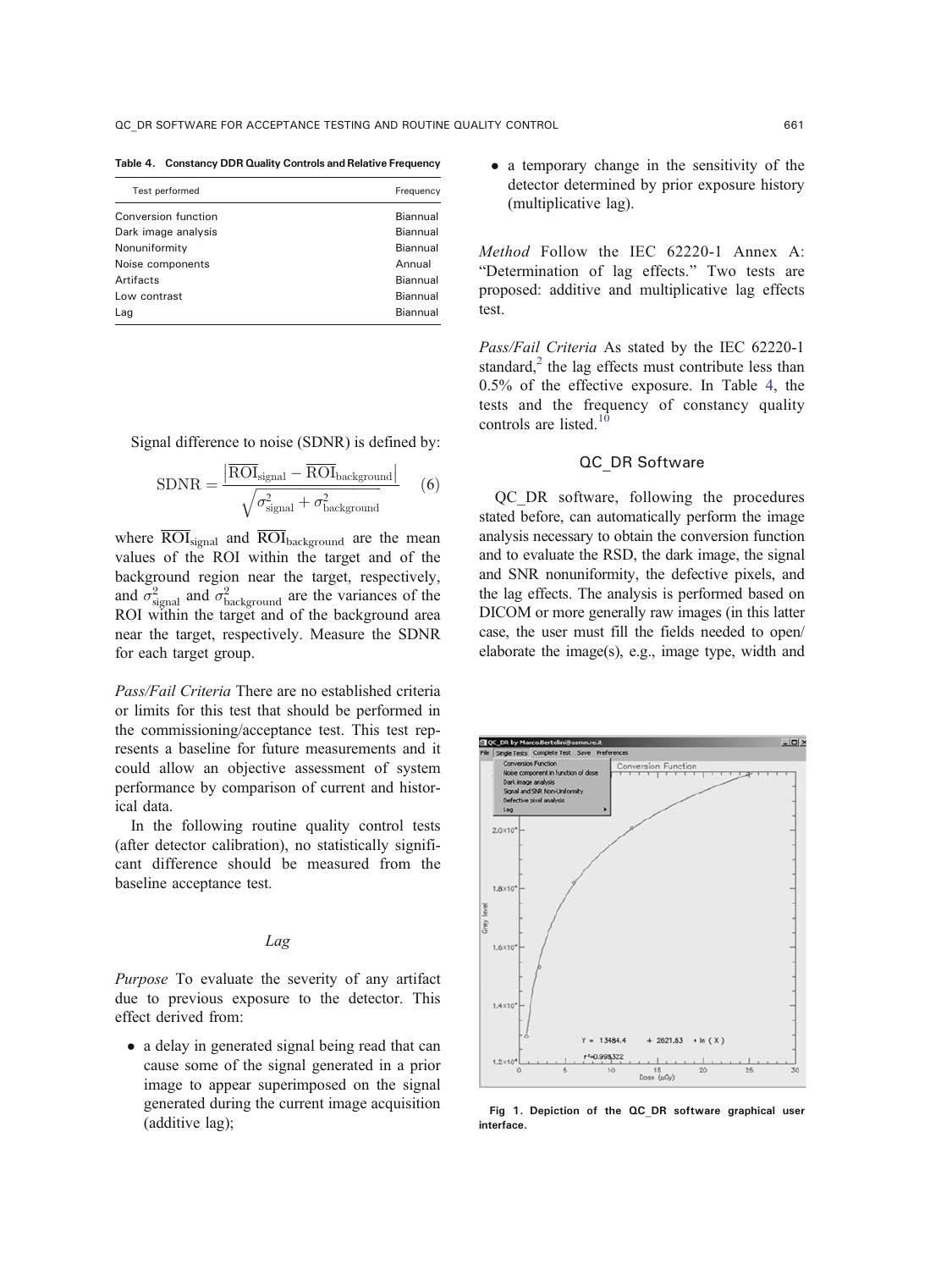| ę<br>j                                                                          |
|---------------------------------------------------------------------------------|
|                                                                                 |
|                                                                                 |
| ۱<br>֡֡֡<br>l<br>í<br>ı                                                         |
| l                                                                               |
| $\overline{a}$<br>֖֖֖֖֧ׅׅׅׅ֖֖֧֖֧֖֧֖֧֚֚֚֚֚֚֚֚֚֚֚֚֚֚֚֚֚֚֚֚֚֚֚֚֚֚֚֚֚֡֝֝֬֝֓֞֝֓֞֝֓֞֝ |
| l                                                                               |
| l<br>l                                                                          |
| ı                                                                               |
| ١<br>֖֖֖֖֖֧֪ׅ֖֧֚֚֚֚֚֚֚֚֚֚֚֚֚֚֚֚֚֚֚֚֚֚֚֚֚֚֚֚֚֚֚֚֚֡֬֝֓֞<br>l                      |
| í<br>j                                                                          |
| l                                                                               |
| ı                                                                               |

|                          |        | Conversion function                                                        | Dark image analysis |                |                | Nonuniformity |         | Artifacts |                                                                                                                                                                 | Noise components |          |      | Bel              |
|--------------------------|--------|----------------------------------------------------------------------------|---------------------|----------------|----------------|---------------|---------|-----------|-----------------------------------------------------------------------------------------------------------------------------------------------------------------|------------------|----------|------|------------------|
|                          |        | Test performed R <sup>2</sup> Max data point deviation (%) Mean signal (%) |                     |                |                |               |         |           | LSNU (%) GSNUS (%) GSNRNU (%) No. of defective pixel(s) Quantum statistical noise (a) Multiplicative contribute (β) Additive factor (γ) Additive Multiplicative |                  |          |      |                  |
| After calibration 0.9999 |        |                                                                            | ± 0.3               | 0.26           | 0.74           | 4.21          | 12.07   |           | 2.5E-06                                                                                                                                                         | 9.4E-05          | 8.6E-04  | 0.02 | 0.05             |
| After 1 week             | 0.9999 | 0.19                                                                       | $\pm 0.3$<br>0.9    | 0.93           | 49             | 4.41          | 12.01   |           | $2.6E - 06$                                                                                                                                                     | 9.5E-05          | 8.5E-04  | 0.04 | 0.14             |
| After 2 weeks            | 0.9998 | 0.45                                                                       | ± 0.3<br>Ņ          | 0.36           | $\frac{43}{5}$ | 4.95          | 13.72   |           | $2.5E - 06$                                                                                                                                                     | $9.1E-05$        | 8.6E-04  | 0.06 | 0.27             |
| After 3 weeks            | 0.9999 | 0.32                                                                       | ±0.3                | 0.32           | 1.46           | 4.4           | 13.71   |           | $2.6E - 06$                                                                                                                                                     | $9.8E - 05$      | 8.9E-04  | 0.07 | 0.30             |
| After 4 weeks            | 0.9999 | $\frac{30}{2}$                                                             | ±0.3                | 0.44           | 1.27           | 4.05          | 14.08   |           | $.7E-06$                                                                                                                                                        | $-96 - 30.$      | $.1E-04$ | 0.06 | 0.25             |
| Reference limit >0.99    |        |                                                                            |                     | $\overline{4}$ | œ              | ă             | $^{20}$ |           |                                                                                                                                                                 |                  |          | 0.5  | $\overline{6}$ . |
|                          |        |                                                                            |                     |                |                |               |         |           |                                                                                                                                                                 |                  |          |      |                  |

# <span id="page-6-0"></span>662 NITROSI ET AL.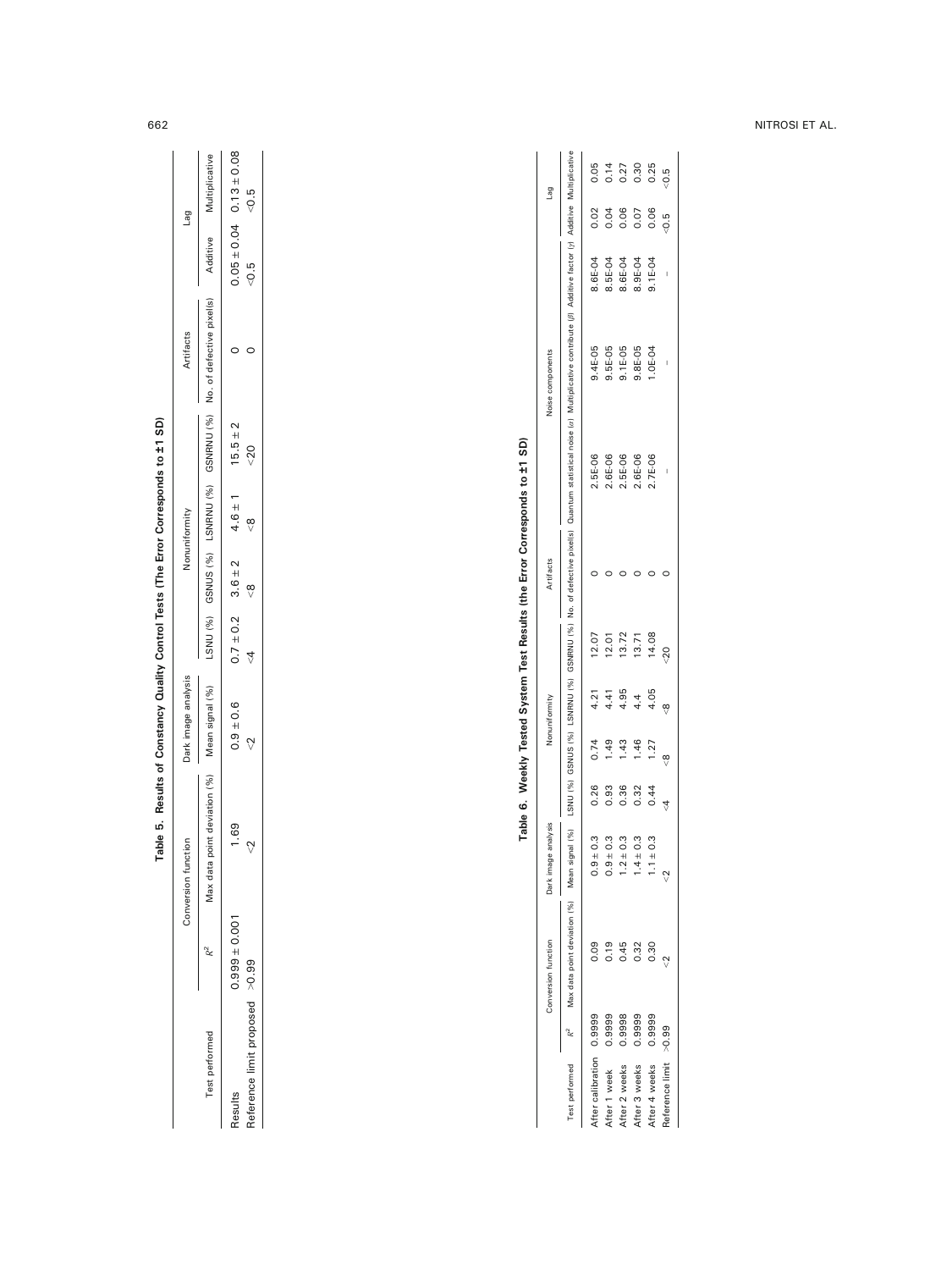height, offset, little or big endian, pixel size, and so on). An output file can be saved in a text file (common separated value format) for further analysis or test documentation. A simplified user guide is disposable on the website. $9 \text{ In Fig. 1, a depiction}$  $9 \text{ In Fig. 1, a depiction}$  $9 \text{ In Fig. 1, a depiction}$  $9 \text{ In Fig. 1, a depiction}$ of the graphical user interface (GUI) of the QC\_DR software is presented.

# RESULTS AND DISCUSSION

All the MTF, NPS, and detective quantum efficiency measured in the acceptance test of the checked systems conform to the manufacturer's specification and were in good agreement with the results published in the literature.  $8,18-24$  $8,18-24$  $8,18-24$  The results of quality control constancy tests on all systems, considering the reference values and tolerances proposed, are listed in Table [5.](#page-6-0)

The proposed baseline performance limits for constancy quality control tests on calibrated units are derived from the IEC standard and are satisfied for all the systems tested. Only the conversion function limits on the maximum data point deviation were close to the limit proposed, in particular those referred to low-dose mean pixel value signals. This was probably also due to the intrinsic dosimeter sensitivity.

The proposed baseline performance could represent the acceptable limit levels for all DDR systems. Achievable level limits, lower than the baseline ones, should be adopted for each own system on the basis of acceptance and routinely quality controls results.

As we mentioned before, on a Philips Digital Diagnost system for which the manufacturer specifications require at least a monthly flat fielding correction, the tests were repeated also 1, 2, 3, and 4 weeks after the calibration. In Table [6,](#page-6-0) the data referred to this system (called "weekly tested system") for which the tests were repeated are reported.

When visiting the center which was operating a Siemens Axiom Aristos FX system, we found that the technicians did not execute for quite a long time (about 90 days) the routine (monthly) required calibration procedure.

As could be foreseen, the system was found severely miscalibrated. After a first set of evaluation, the system was properly calibrated. In Table 7, the data referred to this system before and after the proper calibration procedure are reported.

Table 7. Test Results of the System Before and After Calibration Table 7. Test Results of the System Before and After Calibration

|                                     |        | Conversion function                                                    | Dark image analysis |      |      | Nonuniformity |                | Artifacts |                                                                                                                                                                  | Noise components |             |        | <b>Ber</b> |
|-------------------------------------|--------|------------------------------------------------------------------------|---------------------|------|------|---------------|----------------|-----------|------------------------------------------------------------------------------------------------------------------------------------------------------------------|------------------|-------------|--------|------------|
|                                     |        | Test performed R <sup>2</sup> Max data point deviation (%) Mean signal | $\binom{96}{6}$     |      |      |               |                |           | LSNU (%) LSNRNU (%) CSNRNU (%) No. of defective pixel(s) Quantum statistical noise (a) Multiplicative contribute (β) Additive factor (γ) Additive Multiplicative |                  |             |        |            |
| lot calibrated <sup>ª</sup> 0.9965  |        | 14.74                                                                  | 5.32                | 0.56 | 2.56 | 3.22          | 10.24          |           | $2.9E - 05$                                                                                                                                                      | 4.3E-04          | $1.4E - 03$ | 0.035  | 0.11       |
| After calibration                   | 0.9999 |                                                                        | 0.12                | 0.77 | 2.05 | 5.90          | 12.49          |           | 8.7E-06                                                                                                                                                          | $.3E-04$         | 1.8E-04     | 0.034  | 0.12       |
| Reference limit > 0.99              |        |                                                                        |                     |      |      |               | $\frac{20}{2}$ |           |                                                                                                                                                                  |                  |             | $-0.5$ | $-0.5$     |
| /alues in italics are out of limits |        |                                                                        |                     |      |      |               |                |           |                                                                                                                                                                  |                  |             |        |            |

Values in italics are out of limits aAbout 90 days after last calibration

About 90 days after last calibration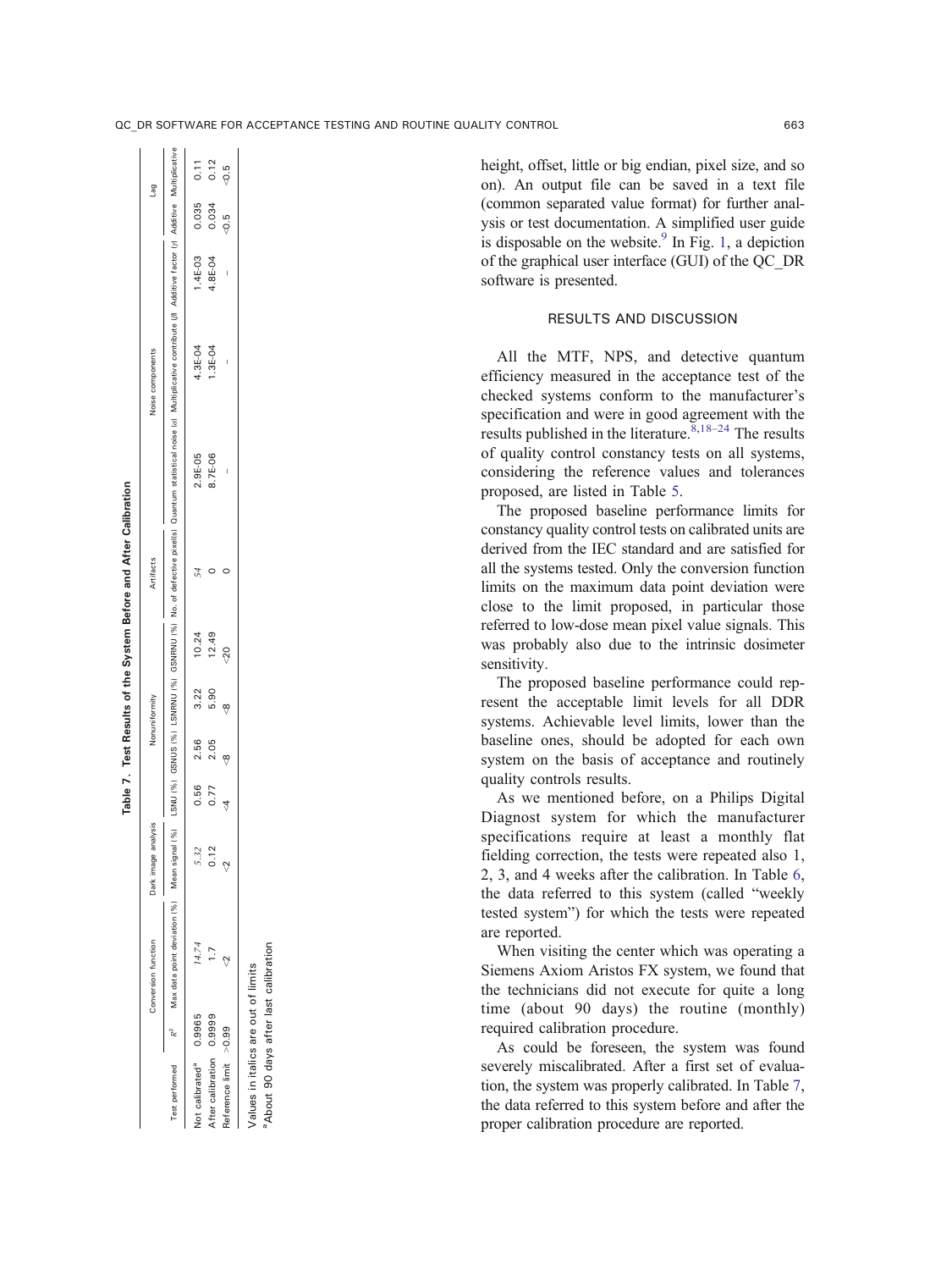<span id="page-8-0"></span>

Fig 2. Contrast–detail curves obtained, taking into account two systems from the same manufacturer (error bars are referred to standard error).

# Conversion Function

For a complete constancy quality test, the time required was about 15 min per DDR system and the utilization of the automated software allowed the complete analysis of the images in less than 10 min.

All DDR systems widely pass the reference limits proposed both in terms of the Pearson correlation coefficient  $(R^2)$  and of the maximum percentage experimental data point deviation. For



Fig 3. Contrast–detail curves measured for the same system just after calibration and repeated each week before the following manufactured requested calibration procedure.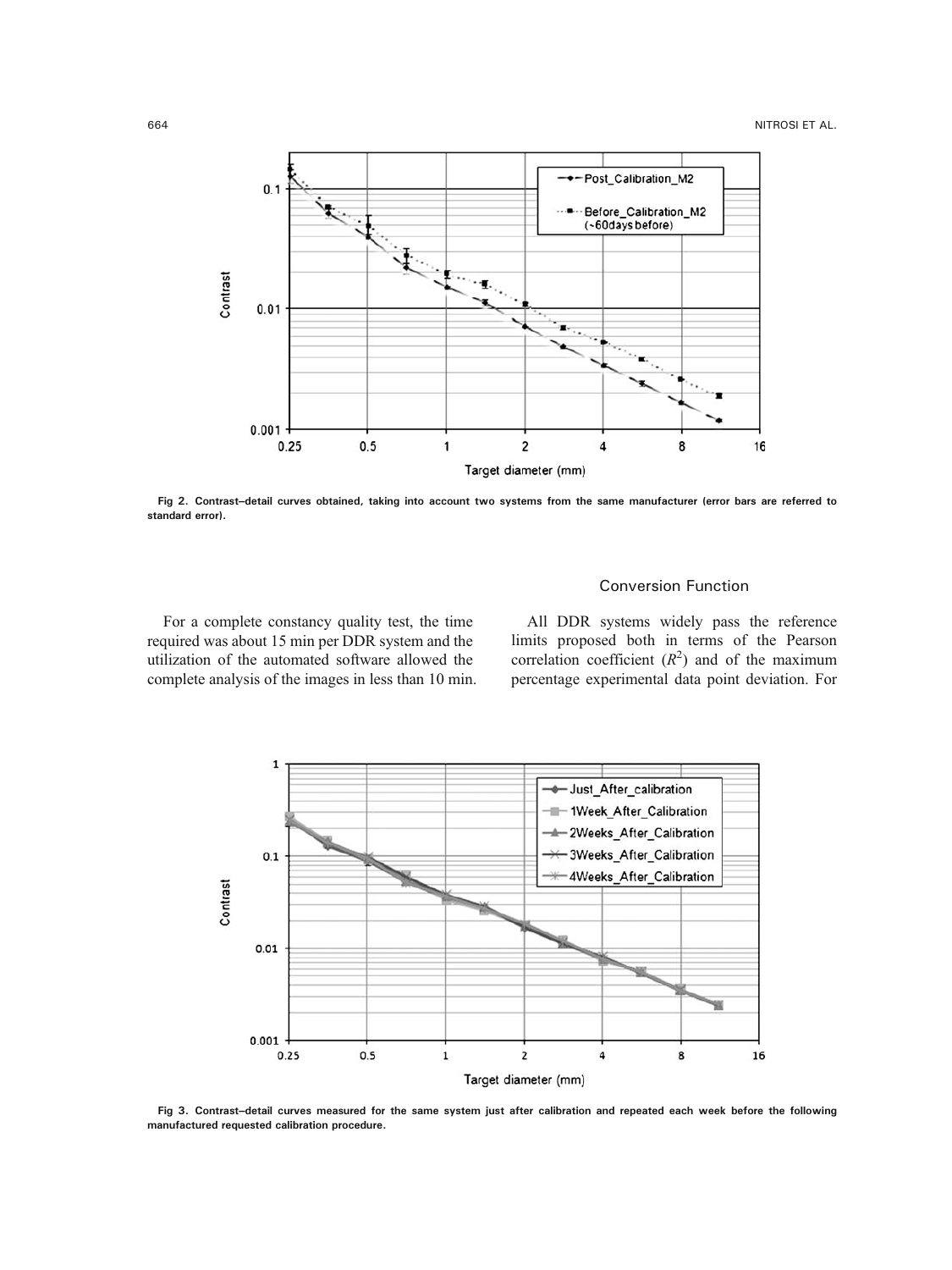the weekly tested system, no significant difference (considering the experimental data acquisition error propagation) was found.

The uncalibrated system passed the reference limit proposed for the correlation coefficient, but the maximum percentage experimental data point deviation was out of the limit. The limit was not met for low doses. That should be expected on the basis of the dark noise test results reported in the following paragraph.

#### Dark Image

Considering the experimental data acquisition error propagation, no significant difference was found in any systems after calibration. The dark image analysis did not reveal appreciable differences among tests performed 1, 2, 3, and 4 weeks after the flat fielding correction, probably due to the correct calibration timing.

For the uncalibrated system, dark image analysis revealed a significant difference on the mean signal that resulted in more than twice the limit proposed. That result is probably due to an ineffective automatic dark noise correction.

# Nonuniformity

Considering the experimental data acquisition error propagation, no significant difference was found in any systems after the calibration. Similar results were found for the weekly tested system and for the uncalibrated one.

# Noise

#### Relative Standard Deviation

Considering the experimental data acquisition error propagation, no significant difference was found in any systems after calibration and for the system for which the controls were repeated 1, 2, 3, and 4 weeks after the flat fielding correction. For the uncalibrated system, significant differences were found for the noise components with an increase of about a factor of three for each of the components.

# Artifacts Analysis

After detector calibration and in weekly tests, no defective detector elements were detected, while for the uncalibrated system, there were 54 elements. All these defective pixels were corrected subsequently to the detector calibration.

# Low-Contrast Detectability

The test proposed seems to have a good sensitivity in order to assess detectability degradation. Also, the calibration frequency proposed in clinical use by the manufacturer seems to be able to avoid operating outside any limits.

In Fig. [2](#page-8-0), we report the contrast-detail curves $25,26$ obtained, taking into account two systems from the same manufacturer, one of which was uncalibrated. For the first (uncalibrated) system, the curves are referred to as the precalibration and postcalibration conditions; for the second one, the results are obtained just after calibration.

Performing a two-way analysis of variance test with a 5% confidence level, it was possible to demonstrate that the difference between two calibrated systems is not statistically significant  $(F(1,48)=0.11, p=0.74)$ . The curves are statistically different  $(F(1,48)=15.84, p=0.0002)$  between precalibration and postcalibration conditions.

In Fig. [2,](#page-8-0) it is worth noting that the calibration seems to improve the detection of large diameter target rather than small target detection that is principally limited by system's high-frequency  $MTF<sup>27</sup>$  $MTF<sup>27</sup>$  $MTF<sup>27</sup>$  The contrast–detail curves of the weekly tested system are reported in Fig. [3](#page-8-0). Differences between the curves are not statistically significant.

#### Lag

For all the systems checked after calibration, additive and multiplicative lag effects were in agreement with respect to the limit proposed by the IEC 62220-1 requirement. The results for the weekly tested system were in agreement with the limit proposed, but there is observed a weak increasing trend with time after the calibration.

### CONCLUSIONS

Quality control tests are of fundamental importance for keeping the systems properly operating. The proposed quality control tests for DDR are quite complex and require an automated software for image analysis. When the systems were calibrated, all the tests passed within the reference